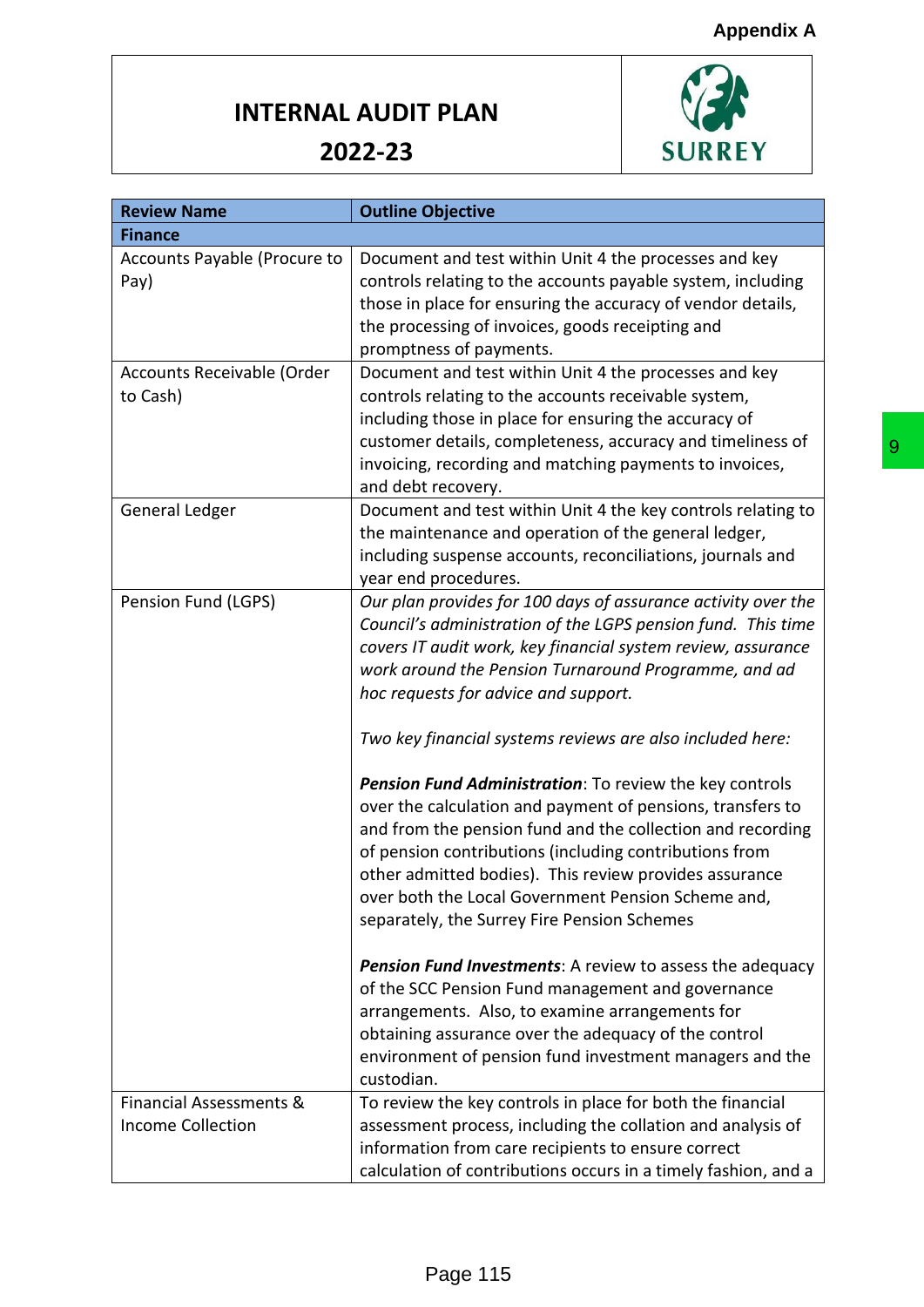

| <b>Review Name</b>              | <b>Outline Objective</b>                                                                                |
|---------------------------------|---------------------------------------------------------------------------------------------------------|
|                                 | review of the benefit calculation process to ensure correct                                             |
|                                 | payments are made.                                                                                      |
| Revenue Budgetary Control       | Document and test within Unit 4 the Council's processes                                                 |
|                                 | and key controls to ensure robust revenue budgetary                                                     |
|                                 | control is achieved.                                                                                    |
| Payroll                         | Document and test within Unit 4 the key controls and                                                    |
|                                 | processes in relation to the staff payment system, including                                            |
|                                 | those relating to starters, leavers, temporary and                                                      |
|                                 | permanent payments, variations of pay, and pre-                                                         |
|                                 | employment checks.                                                                                      |
| <b>Treasury Management</b>      | Document and test within Unit 4 the adequacy of key                                                     |
|                                 | controls and procedures across the Council's Treasury                                                   |
|                                 | Management arrangements, including cash flow                                                            |
|                                 | forecasting, segregation of duties, financial investments and                                           |
|                                 | use of treasury advisers.                                                                               |
| Capital Budgetary Control       | Document and test within Unit 4 the Council's processes                                                 |
|                                 | and key controls to ensure robust capital budgetary control                                             |
|                                 | is achieved.                                                                                            |
| <b>Grant Certification</b>      |                                                                                                         |
| <b>Transport Capital Grants</b> | To check and certify the grants received have been properly                                             |
|                                 | accounted for in accordance with the requirements of the                                                |
|                                 | Department for Transport.                                                                               |
| <b>Bus Subsidy</b>              | To check and certify the grants received have been properly                                             |
|                                 | accounted for in accordance with the requirements of the                                                |
|                                 | Department for Transport.                                                                               |
| <b>Troubled Families</b>        | Certification of periodic grant claim returns in-year on                                                |
|                                 | behalf of Children's Services to enable the release of funds                                            |
|                                 | from the Department for Levelling-Up, Housing and                                                       |
|                                 | Communities.                                                                                            |
| Home to School Transport        | To check and certify the grant(s) received have been                                                    |
| Grant                           | properly accounted for in accordance with the                                                           |
|                                 | requirements of the Department for Education.                                                           |
| Digi-Tourism (EU)               | To provide First Level Controller (FLC) certification for this                                          |
|                                 | EU funded project (a grant to develop virtual and                                                       |
|                                 | augmented reality in tourism) as necessary in-year.                                                     |
| Urban Links To Landscape        | To provide FLC certification for this EU funded project (a                                              |
| (EU)                            | grant to develop influential policy for use of urban fringe                                             |
|                                 | land) as necessary in-year.                                                                             |
|                                 |                                                                                                         |
|                                 |                                                                                                         |
| <b>IMAGINE (EU)</b>             | To provide FLC certification for this EU funded project                                                 |
|                                 | (research into an Inclusive Market Agriculture Incubator in<br>North-West Europe) as necessary in-year. |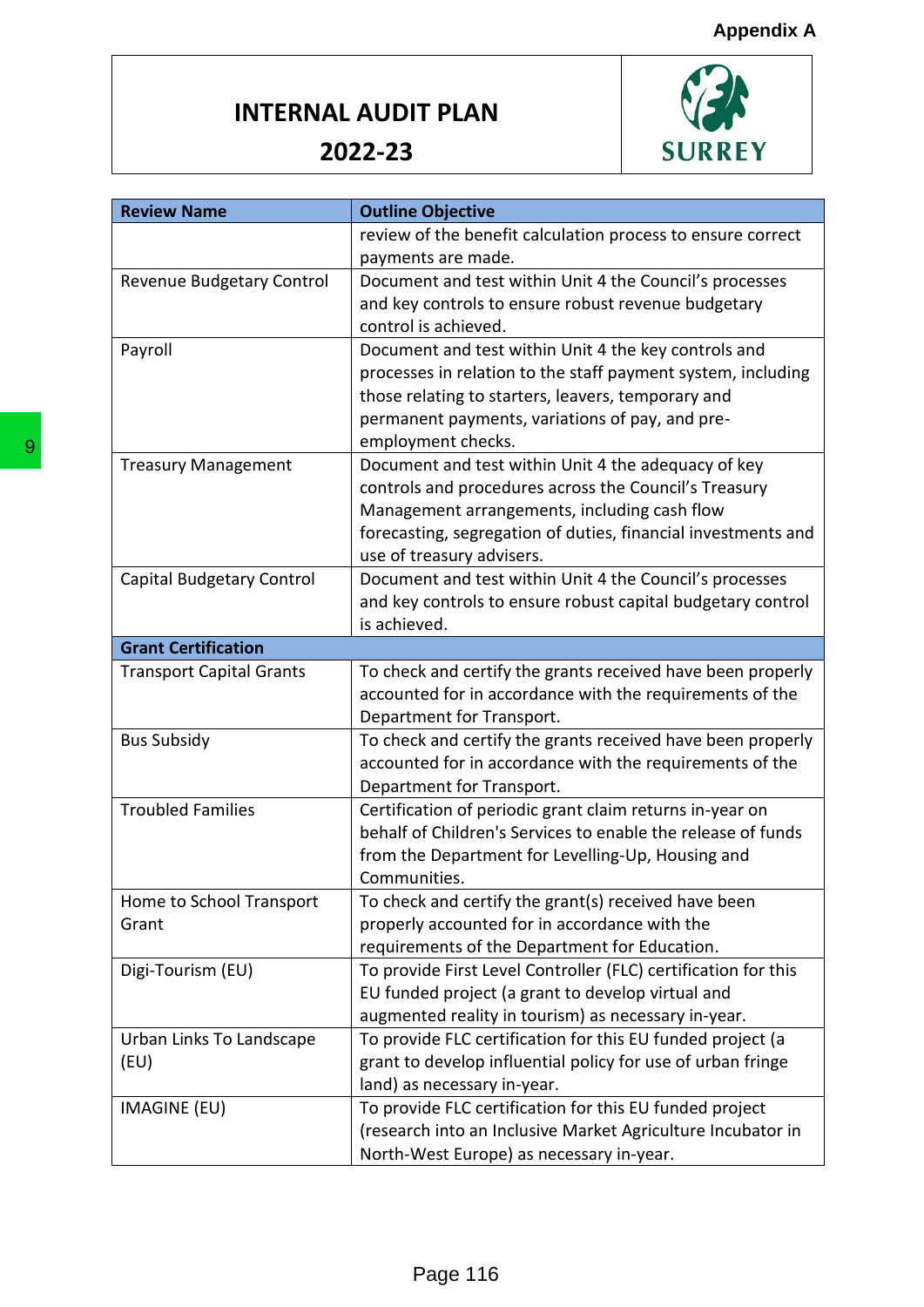

| <b>Review Name</b>                   | <b>Outline Objective</b>                                       |
|--------------------------------------|----------------------------------------------------------------|
| <b>Substance Misuse Universal</b>    | This grant provides money for the prevention of substance      |
| Grant                                | misuse through supporting Pubic Health and partner             |
|                                      | services. We will certify the annual expenditure against this  |
|                                      | grant income for the Department of Health and Social Care.     |
| <b>Adult Weight Management</b>       | The Adult Weight management Services Grant is a new            |
| Grant                                | ringfenced grant available to local authorities to support the |
|                                      | commissioning of adult behavioural weight management           |
|                                      | services. We will certify the annual return for this grant to  |
|                                      | the Department of Health and Social Care.                      |
| <b>Test and Trace Grant</b>          | The purpose of the grant is to provide support to local        |
|                                      | authorities in England towards expenditure lawfully            |
|                                      | incurred or to be incurred in relation to the mitigation       |
|                                      | against and management of local outbreaks of COVID-19.         |
|                                      | We will certify the annual grant return for expenditure        |
|                                      | against this grant before its return to the Department of      |
|                                      | Health and Social Care.                                        |
| <b>IT and Information Governance</b> |                                                                |
| Unit 4 ERP solution (DB&I            | We will continue to provide independent advice, support        |
| Programme)                           | and challenge on risk, control, probity and governance         |
|                                      | issues in respect of this programme.                           |
| MySurrey User Access and             | A review of the security arrangements for the new Unit 4       |
| <b>Security Review</b>               | ERP system ('MySurrey') post go-live.                          |
| Firewatch (SFRS)                     | FireWatch is a Human Resources Enterprise Resource             |
|                                      | Planning (ERP) system designed to support resource             |
|                                      | planning, response and prevention. It can also be utilised to  |
|                                      | manage assets and fleet. This application audit will review    |
|                                      | all major input, processing, and output controls, including    |
|                                      | the controls in place to interface with any other systems      |
|                                      | and ensure appropriate system ownership and                    |
|                                      | responsibilities are known.                                    |
| <b>PLANON</b>                        | The Planon application has been implemented as the             |
|                                      | council's property asset management system. The system         |
|                                      | has a number of modules and from a financial perspective,      |
|                                      | the highest risks relate to the repairs and payment            |
|                                      | modules. This audit will review the effectiveness of the       |
|                                      | application controls, including all major input, processing    |
|                                      | and output controls. We will review the controls in place to   |
|                                      | interface with other systems and ensure appropriate            |
|                                      | system ownership and responsibilities are known.               |
| Proactis                             | The Proactis system was implemented in April 2021 and is       |
|                                      | used to control and manage procurement and spend. The          |
|                                      |                                                                |
|                                      | system allows suppliers to upload and manage their own         |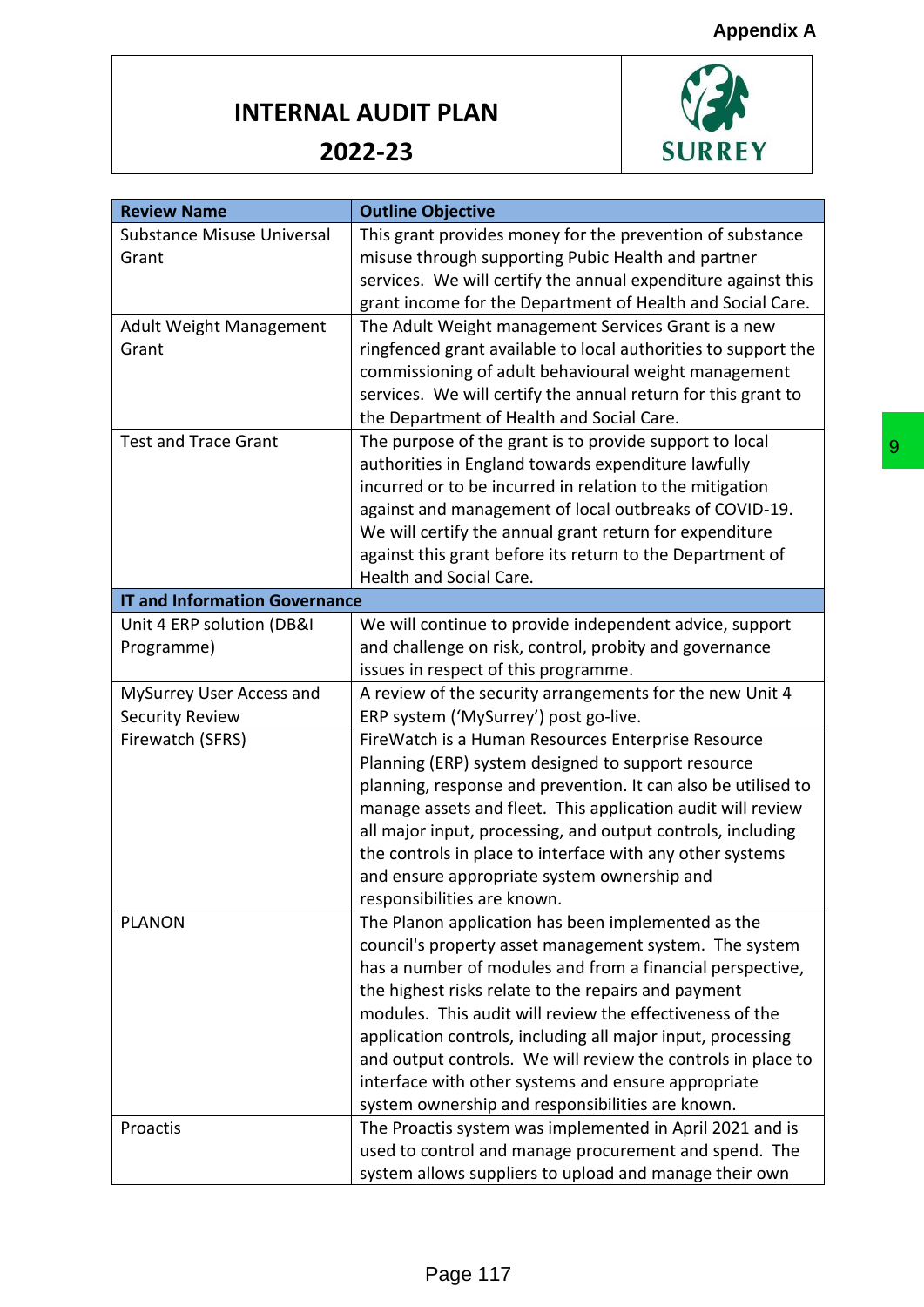

| <b>Review Name</b>             | <b>Outline Objective</b>                                                                                       |
|--------------------------------|----------------------------------------------------------------------------------------------------------------|
|                                | details, including bank account information. This audit will                                                   |
|                                | review the effectiveness of the application controls for the                                                   |
|                                | Proactis application, including all major input, processing                                                    |
|                                | and output controls. We will review the controls in place to                                                   |
|                                | interface with any other systems and ensure appropriate                                                        |
|                                | system ownership and responsibilities are known.                                                               |
| iConnect Application Audit     | i-Connect is a secure platform which automates the                                                             |
|                                | submission of pension data from admitted and contributing                                                      |
|                                | authorities. This audit will evaluate the effectiveness of the                                                 |
|                                | controls, particularly those that ensure access to the                                                         |
|                                | application is appropriate, data is sufficiently protected and                                                 |
|                                | those that support the accuracy of the data.                                                                   |
| Pension Fund Cyber Security    | Pension schemes hold large amounts of personal data and                                                        |
| Arrangements                   | assets which can make them a target for fraudsters and                                                         |
|                                | criminals. This audit will review the effectiveness of the                                                     |
|                                | controls in managing Cyber security risks against the                                                          |
|                                | pension fund. The audit will use the Cyber security<br>principles for pension schemes as issued by the Pension |
|                                | Regulator as a basis for assessing the effectiveness of these                                                  |
|                                | controls.                                                                                                      |
| Kofax Application Audit        | Amongst other uses, the Kofax application is used across                                                       |
|                                | the Authority to redact personal and sensitive information                                                     |
|                                | prior to releasing information as part of Freedom of                                                           |
|                                | Information or Subject Access Requests. This audit will                                                        |
|                                | review the effectiveness of the application controls for the                                                   |
|                                | Kofax application, including all major input, processing and                                                   |
|                                | output controls. We will review the controls in place to                                                       |
|                                | interface with any other systems and ensure appropriate                                                        |
|                                | system ownership and responsibilities are known.                                                               |
| Information Governance         | The Freedom of Information Act 2000 (FOIA), which came                                                         |
| (Subject Access Request and    | into effect on 1 January 2005, governs and increases rights                                                    |
| Freedom of Information         | of access to information held by public authorities (other                                                     |
| <b>Reporting Arrangements)</b> | than personal information which continues to be governed                                                       |
|                                | by the Data Protection Act (DPA) 2018). Under the DPA                                                          |
|                                | 2018, an individual can submit a Subject Access Request for                                                    |
|                                | the information which they are entitled to ask for under                                                       |
|                                | section 7 of the DPA 2018. This audit will look to provide                                                     |
|                                | assurance that controls are in place to allow the Authority                                                    |
|                                | to respond to all FOI and SAR requests in a timely manner                                                      |
|                                | and that there is sufficient reporting and governance                                                          |
|                                |                                                                                                                |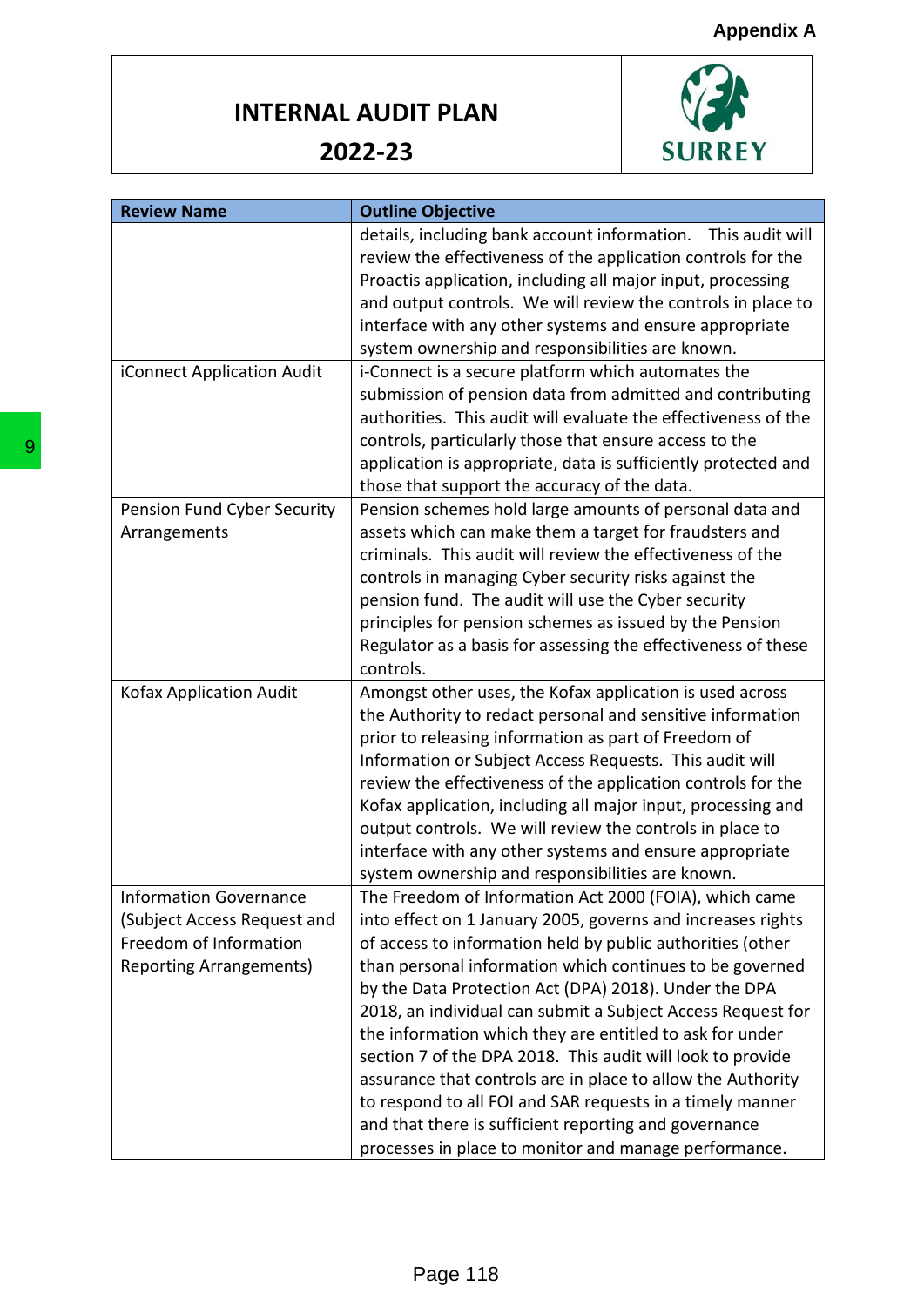

| <b>Review Name</b>                 | <b>Outline Objective</b>                                        |
|------------------------------------|-----------------------------------------------------------------|
| MetaCompliance Application         | The MetaCompliance application can be used to simulate          |
| Audit                              | Phishing attacks, provide e-learning, manage policy and         |
|                                    | manage awareness and privacy management. This audit             |
|                                    | will review the effectiveness of the application controls for   |
|                                    | the MetaCompliance application, including all major input,      |
|                                    | processing and output controls. We will review the controls     |
|                                    | in place to interface with any other systems and ensure         |
|                                    | appropriate system ownership and responsibilities are           |
|                                    | known.                                                          |
| IT Asset Procurement (VfM)         | The COVID-19 Pandemic has put significant demands on            |
|                                    | authorities to provide IT assets to its officers to enable them |
|                                    | to work remotely. In many cases these officers were office      |
|                                    | based prior to the COVID-19 global pandemic, so IT              |
|                                    | departments have had to respond by providing mobile             |
|                                    | devices (e.g. laptops and mobile phones) to a significant       |
|                                    | number of officers as well as other peripheral items such as    |
|                                    | monitors and mice, to support Display Screen Equipment          |
|                                    | (DSE) requirements. With the expansion of remote                |
|                                    | working, IT Hardware is in greater demand than ever             |
|                                    | before. The objective of the audit is to provide assurance      |
|                                    | that controls are in place and are operating as expected to     |
|                                    | support ensure value for money is achieved from the             |
|                                    | procurement of ICT hardware assets.                             |
| Children's Safeguarding Data       | Social workers/safeguarding teams often use video to            |
| Handling                           | record interviews and other interactions with children. This    |
|                                    | audit will seek to ensure there is an appropriate Data          |
|                                    | Protection Impact Assessment (DPIA) in place and being          |
|                                    | complied with, appropriate permissions are sought, and          |
|                                    | data is encrypted in transit and deleted as appropriate.        |
| <b>Public Sector Bodies</b>        | The Public Sector Bodies (Website and Mobile Applications)      |
| (Website and Mobile                | Accessibility Regulations 2018 came into force in September     |
| <b>Applications) Accessibility</b> | 2018. They state public sector bodies must make their           |
| Regulations (2021/22):             | websites or mobile applications more accessible by making       |
| follow-up audit                    | them 'perceivable, operable, understandable and robust'.        |
|                                    | The people who need to use them are often the people who        |
|                                    | find them hardest to use. These regulations mean that the       |
|                                    | Council has a legal duty to make sure all its websites and      |
|                                    | applications meet accessibility requirements. This audit will   |
|                                    | review the actions taken and controls in place to ensure        |
|                                    | that all internal and externally facing websites and            |
|                                    | applications meet, comply, and continue to comply, with         |
|                                    | the new regulations. This audit will follow-up the previous     |
|                                    |                                                                 |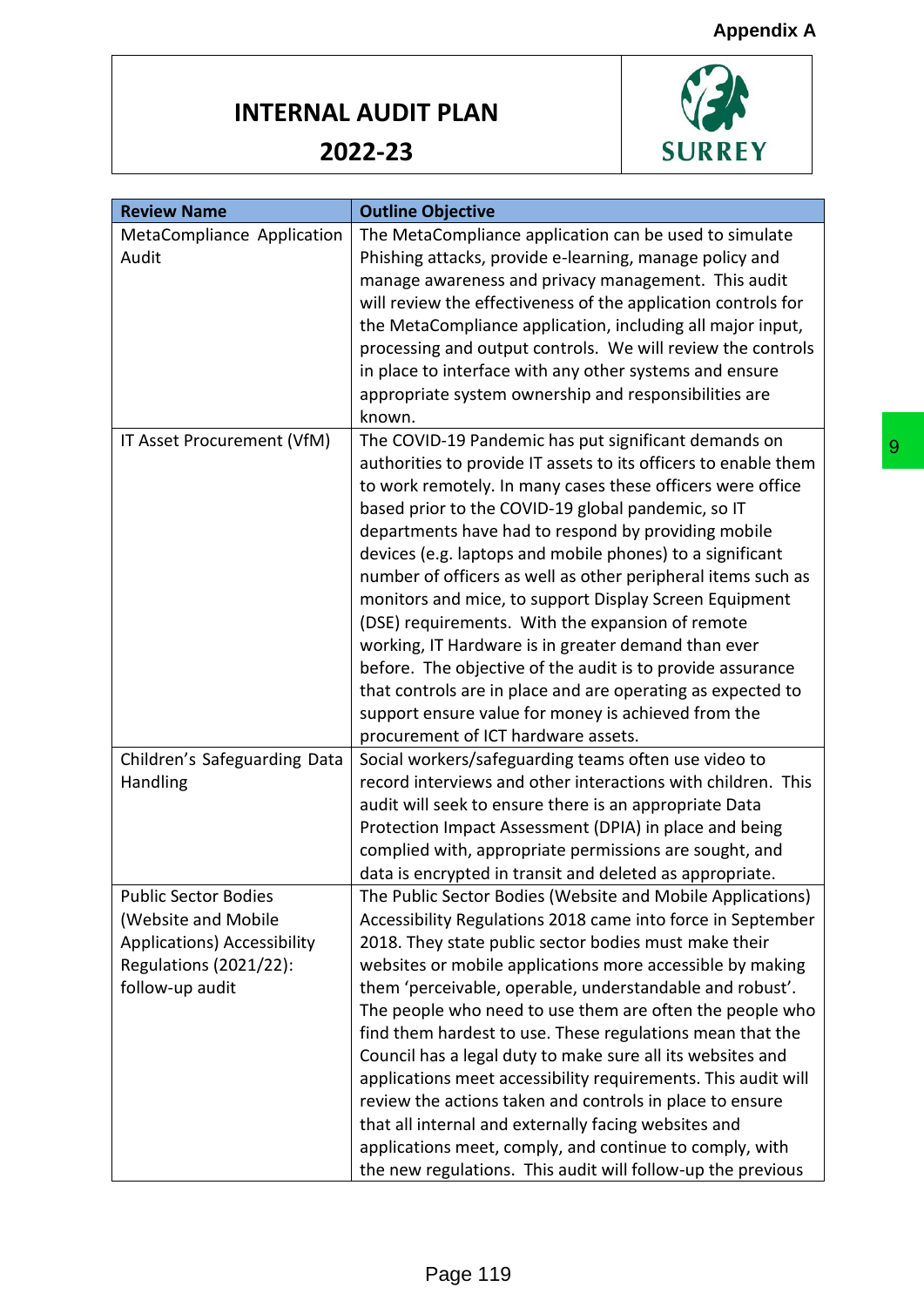

|                                                      | <b>Outline Objective</b>                                      |
|------------------------------------------------------|---------------------------------------------------------------|
|                                                      | actions agreed when an opinion of Partial Assurance was       |
|                                                      | provided.                                                     |
| Procurement of IT systems                            | The procurement of IT systems often form part of major        |
|                                                      | transformation projects, the emergence of cloud-based         |
|                                                      | systems also means it's easier than ever for services and     |
|                                                      | departments to procure systems which can store and            |
|                                                      | process significant amounts of council data without such      |
|                                                      | corporate oversight. This audit, which compliments our IT     |
|                                                      | application audits, will seek to ensure that controls are in  |
|                                                      | place to ensure that all systems procured are subject to      |
|                                                      | appropriate IT oversight and that all Information Security    |
|                                                      | and Information Governance risks are known, understood        |
|                                                      | and appropriately managed.                                    |
| <b>Cyber Security</b>                                | Review of the key controls operating for managing the         |
|                                                      | significant risks in relation to Cyber Security.              |
| <b>Support for Strategic Projects and Programmes</b> |                                                               |
| Your Fund Surrey                                     | Your Fund Surrey (YFS) is a Surrey County Council led grants  |
|                                                      | initiative, with a five-year plan to award £100m of capital   |
|                                                      | funding to bring community led and initiated projects to life |
|                                                      | which benefit the wider community and leave a lasting         |
|                                                      | legacy. We will provide advice and assess compliance with     |
|                                                      | procedures as the initial tranche of successful applications  |
|                                                      | progress through to payment of grant.                         |
| <b>Innovation Fund</b>                               | To review governance arrangements around this new area        |
|                                                      | of funding, where the Council has identified £15m capital     |
|                                                      | funding to support economic growth between 2022/23 and        |
|                                                      | 2026/27. Funding is restricted to investment in capital       |
|                                                      | projects, originally identified for digital infrastructure.   |
| <b>Support for Corporate Governance</b>              |                                                               |
| <b>Risk Management</b>                               | To review the council's revised and refreshed risk            |
|                                                      | management framework to ensure that the council's newly       |
|                                                      | adopted processes and framework have been embedded            |
|                                                      | effectively across directorates.                              |
| Corporate Governance                                 | To provide advice and support on maintaining robust           |
|                                                      | corporate governance arrangements and to provide input        |
|                                                      | into the process of producing the council's Annual            |
|                                                      | Governance Statement.                                         |
| <b>SCC Local Authority Trading</b>                   | Local Authority Trading Companies (LATCs') are bodies that    |
| <b>Companies (Governance</b>                         | are free to operate as commercial companies but remain        |
| Arrangements)                                        | wholly owned and controlled by the parent council,            |
|                                                      | providing their services to a wider market than a council     |
|                                                      | department. SCC operates 4 such LATC's, and our audit will    |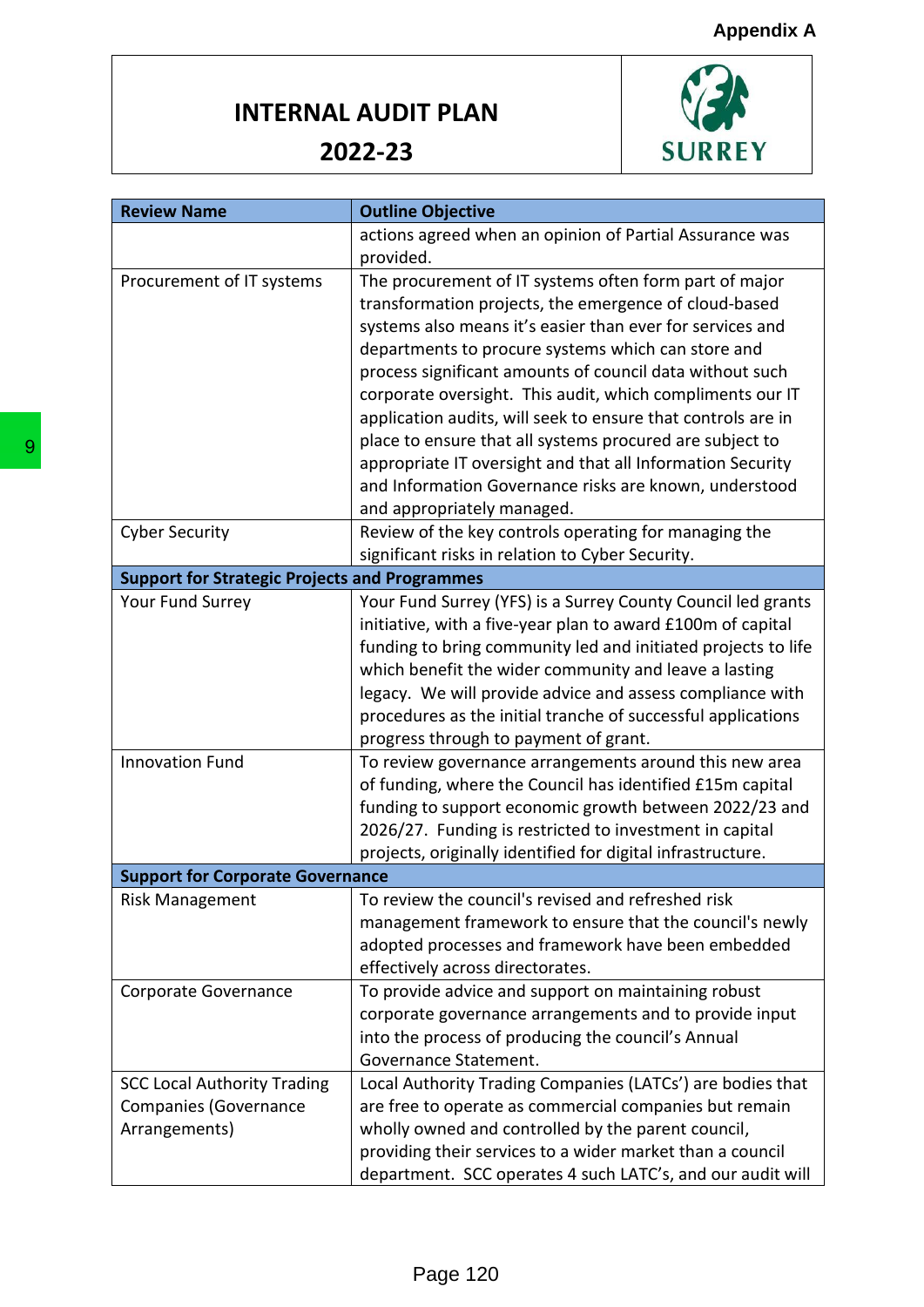

| <b>Review Name</b>                                  | <b>Outline Objective</b>                                       |
|-----------------------------------------------------|----------------------------------------------------------------|
|                                                     | review and assess the underpinning governance                  |
|                                                     | arrangements in place to ensure they are effective and         |
|                                                     | transparent.                                                   |
| <b>Officer Code of Conduct:</b>                     | We will follow-up implementation of agreed actions             |
| follow-up audit                                     | following our last audit in 2021/22, and will provide advice   |
|                                                     | in the planned redrafting of the Code of Conduct due in        |
|                                                     | 2022.                                                          |
| Children's, Families, Lifelong Learning and Culture |                                                                |
| Home to School Transport:                           | We will follow-up the implementation of agreed actions         |
| follow-up audit                                     | following our completed audit in 2021/22 to ensure the         |
|                                                     | expected improvement to the control environment has            |
|                                                     | been achieved.                                                 |
| <b>SAfE Contract</b>                                | The SAfE contract (Surrey Alliance for Education)              |
|                                                     | undertakes early identification of vulnerable schools, and     |
|                                                     | brokers support for them. Our audit will look at the           |
|                                                     | processes for identifying vulnerability and assess the         |
|                                                     | effectiveness of the contract and its impact on schools; the   |
|                                                     | processes they use to undertake school support and             |
|                                                     | challenge; and the value for money provided by the service.    |
| Single View of a Child (EMS                         | The Single View of a Child (SVOAC) programme aims to           |
| and Finance Improvement                             | fundamentally improve the way in which SCC manages             |
| Programme)                                          | education services for children. The programme includes        |
|                                                     | the implementation of two additional Liquidlogic products:     |
|                                                     | the Early Years & Education System (EYES); and Liquidlogic     |
|                                                     | Integrated Finance Technology (LIFT). This review will         |
|                                                     | provide build upon work in the 2021/22 plan and provide        |
|                                                     | advice, support and assurance as the project evolves to        |
|                                                     | ensure that appropriate controls and safeguards are            |
|                                                     | designed in the processes and are implemented on go-live.      |
|                                                     | This will include assurance work to address risks around       |
|                                                     | compliance with system workflows, complete and accurate        |
|                                                     | recording of case documentation, and robust user access        |
|                                                     | controls. We will support the EMS sub-project through          |
|                                                     | controls testing and assurance work in the EYES system,        |
|                                                     | whilst likewise for the Finance Improvement Programme we       |
|                                                     | will test and validate controls within the LiquidLogic LIFT    |
|                                                     | solution.                                                      |
|                                                     |                                                                |
| <b>Health, Wellbeing and Adult Social Care</b>      |                                                                |
| <b>Adult Social Care Reform</b>                     | The Government's proposed changes to the cap on care           |
|                                                     | costs and capital thresholds will create significant financial |
|                                                     | pressures for the council. Our audit will review the           |
|                                                     |                                                                |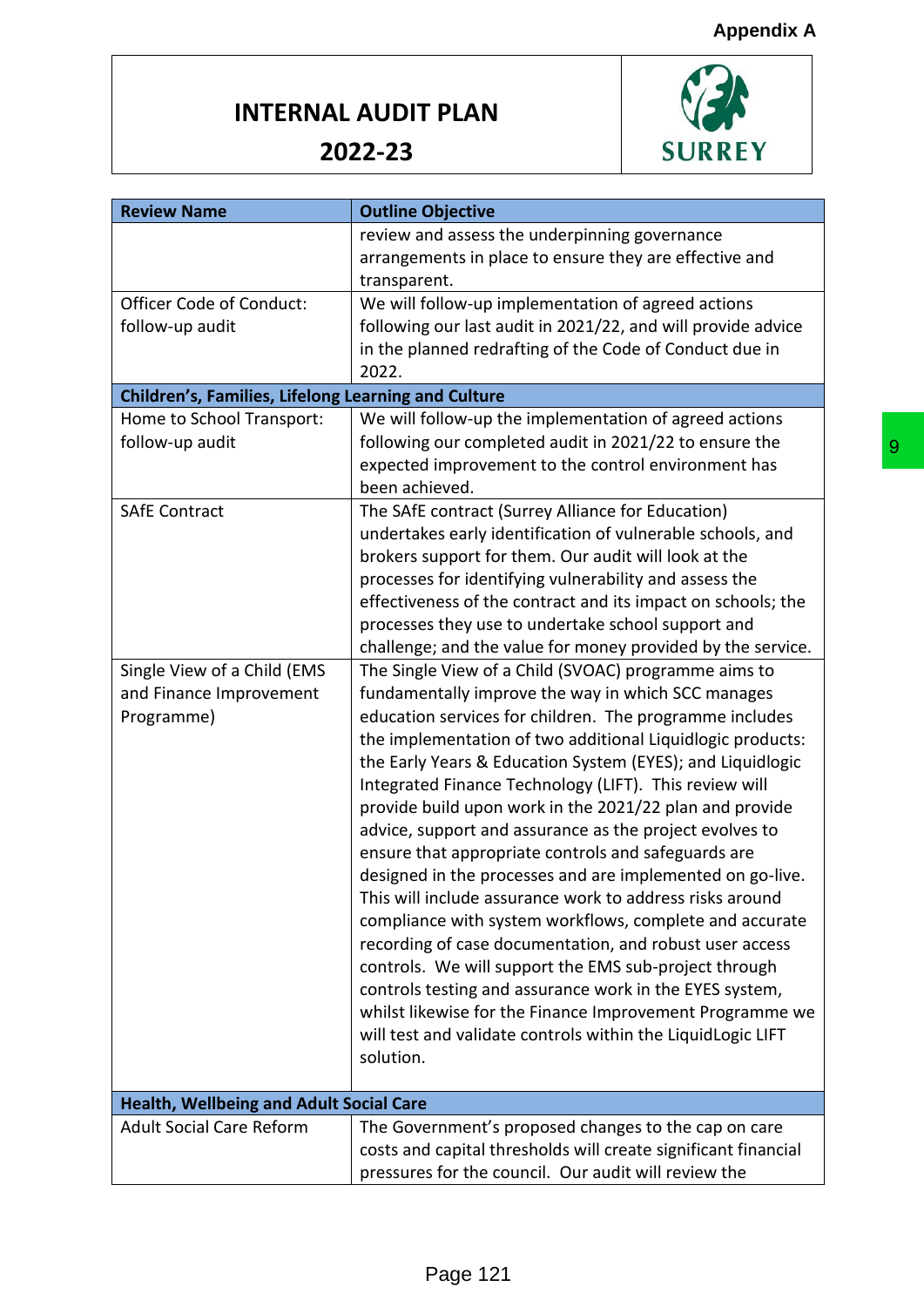

| <b>Review Name</b>                                 | <b>Outline Objective</b>                                                                                                                                                                                                                                                              |
|----------------------------------------------------|---------------------------------------------------------------------------------------------------------------------------------------------------------------------------------------------------------------------------------------------------------------------------------------|
|                                                    | Council's preparedness to manage and implement potential                                                                                                                                                                                                                              |
|                                                    | changes under the Social Care Reforms, including the cap                                                                                                                                                                                                                              |
|                                                    | on care costs and capital thresholds.                                                                                                                                                                                                                                                 |
| Discharge to Assess Funding                        | Discharge to Assess (D2A) funding made available during                                                                                                                                                                                                                               |
|                                                    | the pandemic has resulted in high numbers of self-funders                                                                                                                                                                                                                             |
|                                                    | receiving care. There is currently no model in place for April                                                                                                                                                                                                                        |
|                                                    | onwards, when D2A funding is expected to end. Our audit                                                                                                                                                                                                                               |
|                                                    | will provide assurance that there is a suitable, cost-effective                                                                                                                                                                                                                       |
|                                                    | strategy in place to deal with hospital discharges once                                                                                                                                                                                                                               |
|                                                    | funding ends, and consider the value for money achieved                                                                                                                                                                                                                               |
|                                                    | through the current D2A spend.                                                                                                                                                                                                                                                        |
| <b>Mental Health</b>                               | Following the end of the S75 agreement in 2019/20, Mental                                                                                                                                                                                                                             |
|                                                    | Health services transferred to the Council. Our audit will                                                                                                                                                                                                                            |
|                                                    | provide assurance over the processes and controls in place                                                                                                                                                                                                                            |
|                                                    | to manage these services, including a review of the                                                                                                                                                                                                                                   |
|                                                    | underpinning governance arrangements and internal                                                                                                                                                                                                                                     |
|                                                    | control environment.                                                                                                                                                                                                                                                                  |
|                                                    |                                                                                                                                                                                                                                                                                       |
| <b>Environment, Transport &amp; Infrastructure</b> |                                                                                                                                                                                                                                                                                       |
| <b>Highways Contract</b>                           | The new Highways contract is due to commence in April                                                                                                                                                                                                                                 |
|                                                    | 2022, and Highways teams have been realigned to support                                                                                                                                                                                                                               |
|                                                    | the new contract. This audit will provide assurance over the                                                                                                                                                                                                                          |
|                                                    | early performance and effectiveness of these                                                                                                                                                                                                                                          |
|                                                    | arrangements.                                                                                                                                                                                                                                                                         |
| <b>Greener Futures Strategy</b>                    | Our assurance work will continue to support the Council's                                                                                                                                                                                                                             |
|                                                    | ambition to become carbon neutral by 2030. This review                                                                                                                                                                                                                                |
|                                                    | may consider the effectiveness of specific aspects of the                                                                                                                                                                                                                             |
|                                                    | developing agenda, including the new concession for                                                                                                                                                                                                                                   |
|                                                    | electric vehicle points as part of the de-carbonisation of                                                                                                                                                                                                                            |
|                                                    | travel, and also the Agile Organisation Programme.                                                                                                                                                                                                                                    |
|                                                    |                                                                                                                                                                                                                                                                                       |
| <b>Surrey Fire &amp; Rescue</b>                    |                                                                                                                                                                                                                                                                                       |
| <b>XPS Contract</b>                                | This audit will review the effectiveness of the recently                                                                                                                                                                                                                              |
|                                                    | outsourced contract for the delivery of administrative                                                                                                                                                                                                                                |
|                                                    | services for the Surrey Fire Pension Fund.                                                                                                                                                                                                                                            |
| <b>Resources</b>                                   |                                                                                                                                                                                                                                                                                       |
| <b>Procurement &amp; Contract</b>                  |                                                                                                                                                                                                                                                                                       |
| <b>Management Review</b>                           |                                                                                                                                                                                                                                                                                       |
|                                                    |                                                                                                                                                                                                                                                                                       |
|                                                    |                                                                                                                                                                                                                                                                                       |
|                                                    |                                                                                                                                                                                                                                                                                       |
|                                                    | Analysing data from council systems, this review will seek<br>assurance that where suppliers have been paid more than<br>£75,000 (over a 4-year aggregated period) the Council's<br>Procurement Standing Orders have been complied with and<br>value for money has been demonstrated. |
| Social Value in Procurement                        | An audit to review the contract management framework                                                                                                                                                                                                                                  |
|                                                    | and provide assurance over how contract managers ensure<br>that social values (including ethical practices,                                                                                                                                                                           |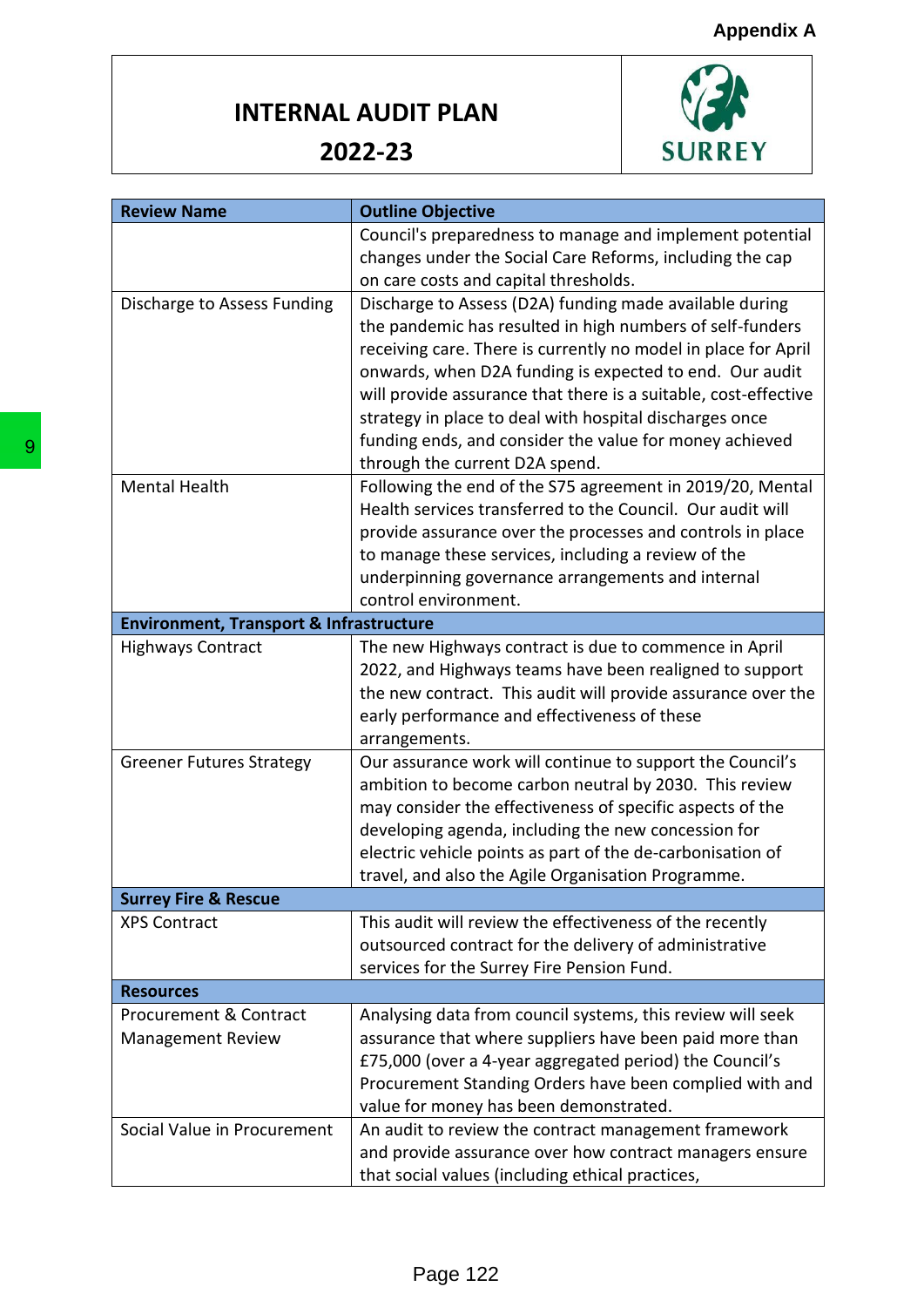#### **Appendix A**

#### **INTERNAL AUDIT PLAN**



| <b>Review Name</b>                       | <b>Outline Objective</b>                                        |
|------------------------------------------|-----------------------------------------------------------------|
|                                          | green/sustainable procurement, community enhancement)           |
|                                          | embedded in contracts are being monitored and delivered.        |
| Connect2Surrey Joint                     | Connect2Surrey is a new Joint Venture with Kent                 |
| Venture                                  | Commercial Services to replace the interim/temporary            |
|                                          | recruitment contract previously held with Adecco. Our           |
|                                          | review will assess compliance with the new arrangements.        |
|                                          |                                                                 |
|                                          |                                                                 |
|                                          |                                                                 |
| <b>Contingencies</b>                     |                                                                 |
| Anti-Fraud and Anti-                     | To deliver the 2022/23 Fraud Response Plan for SCC which        |
| Corruption                               | includes work on fraud awareness, data analytics, cyber         |
|                                          | fraud, conflicts of interest, excessive personal use of council |
|                                          | IT equipment and ad hoc investigations.                         |
| <b>Emerging Risks</b>                    | A contingency budget to allow work to be undertaken on          |
|                                          | new risks and issues identified by Orbis IA and/or referred     |
|                                          | by management during the year.                                  |
| <b>General Contingency</b>               | A contingency budget to allow for effective management of       |
|                                          | the annual programme of work as the year progresses.            |
| <b>Service Management &amp; Delivery</b> |                                                                 |
| <b>Action Tracking</b>                   | Ongoing action tracking and reporting of agreed, high risk      |
|                                          | actions.                                                        |
| Annual Report, Opinion and               | Creation of Annual Report and Opinion / Annual                  |
| AGS                                      | Governance Statement.                                           |
| Audit & Fraud Management                 | Overall management of all audit and counter fraud activity,     |
|                                          | including work allocation, work scheduling and Orbis Audit      |
|                                          | Management meetings.                                            |
| <b>Audit &amp; Fraud Reporting</b>       | Production of periodic reports to management and Audit          |
|                                          | and Governance Committee covering results of all audit and      |
|                                          | counter fraud activity.                                         |
| Audit Committee and                      | Ongoing liaison with members on internal audit matters          |
| member support                           | and attending Audit and Governance Committee meetings           |
|                                          | and associated pre-meetings.                                    |
| <b>Client Service Liaison</b>            | Liaison with clients & departmental management teams.           |
| <b>Client Support and Advice</b>         | Ad hoc advice, guidance and support on risk, internal           |
|                                          | control and governance matters provided to clients and          |
|                                          | services across the year.                                       |
| <b>Orbis Internal Audit</b>              | Audit and counter fraud service developments, including         |
| Developments                             | quality improvement and ensuring compliance with Public         |
|                                          | Sector Internal Audit Standards.                                |
|                                          |                                                                 |